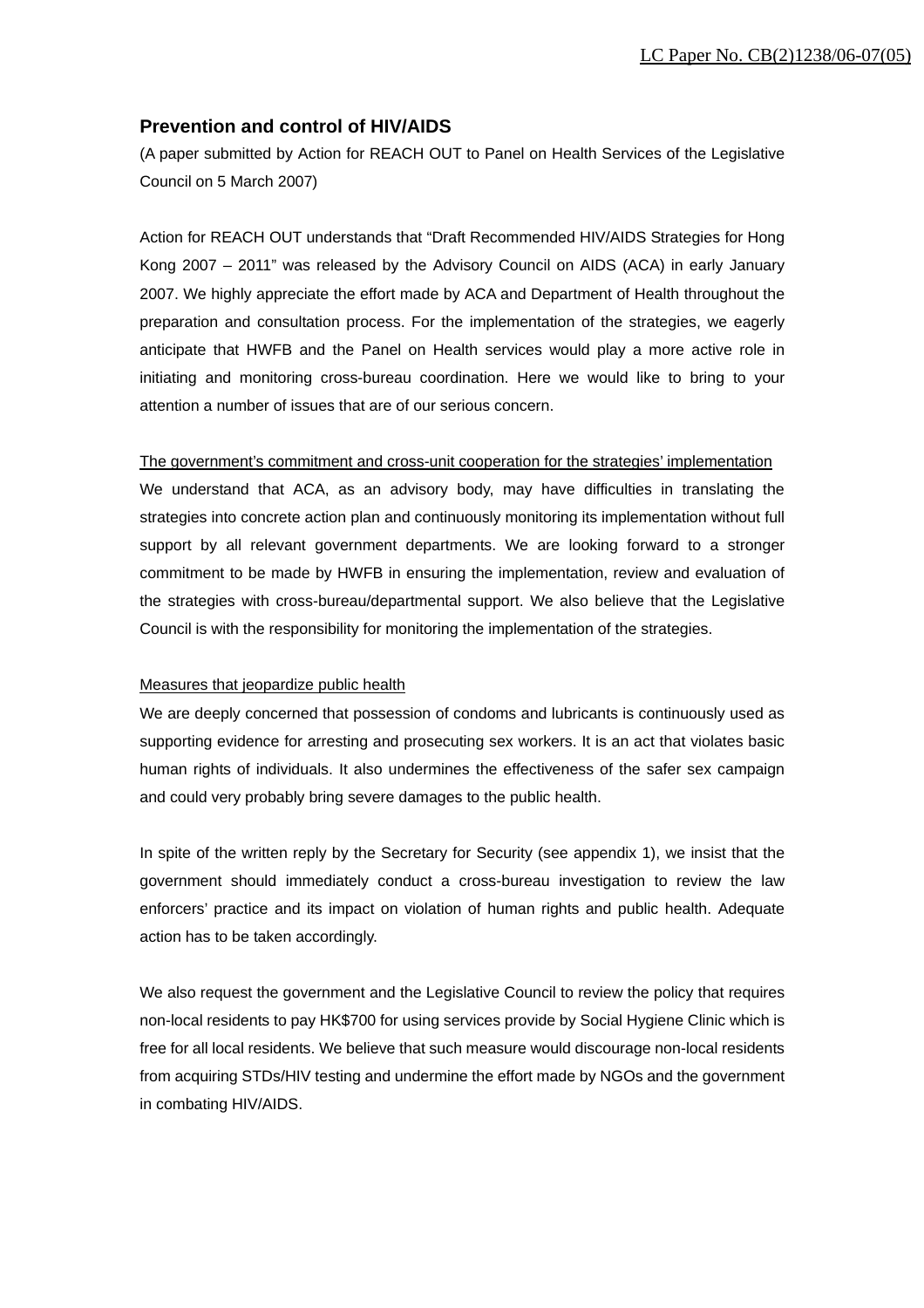## Representation of ACA

We realize that no frontline NGO workers or people living with HIV/AIDS are included in the main committee of ACA. We are also concerned that the appointment process is in lack of transparency. We urge the government to open a channel for NGOs and people living with HIV/AIDS to formally participate in ACA, so that their voices can be heard and joint effort could be made in combating HIV/AIDS and safeguarding public health of the society.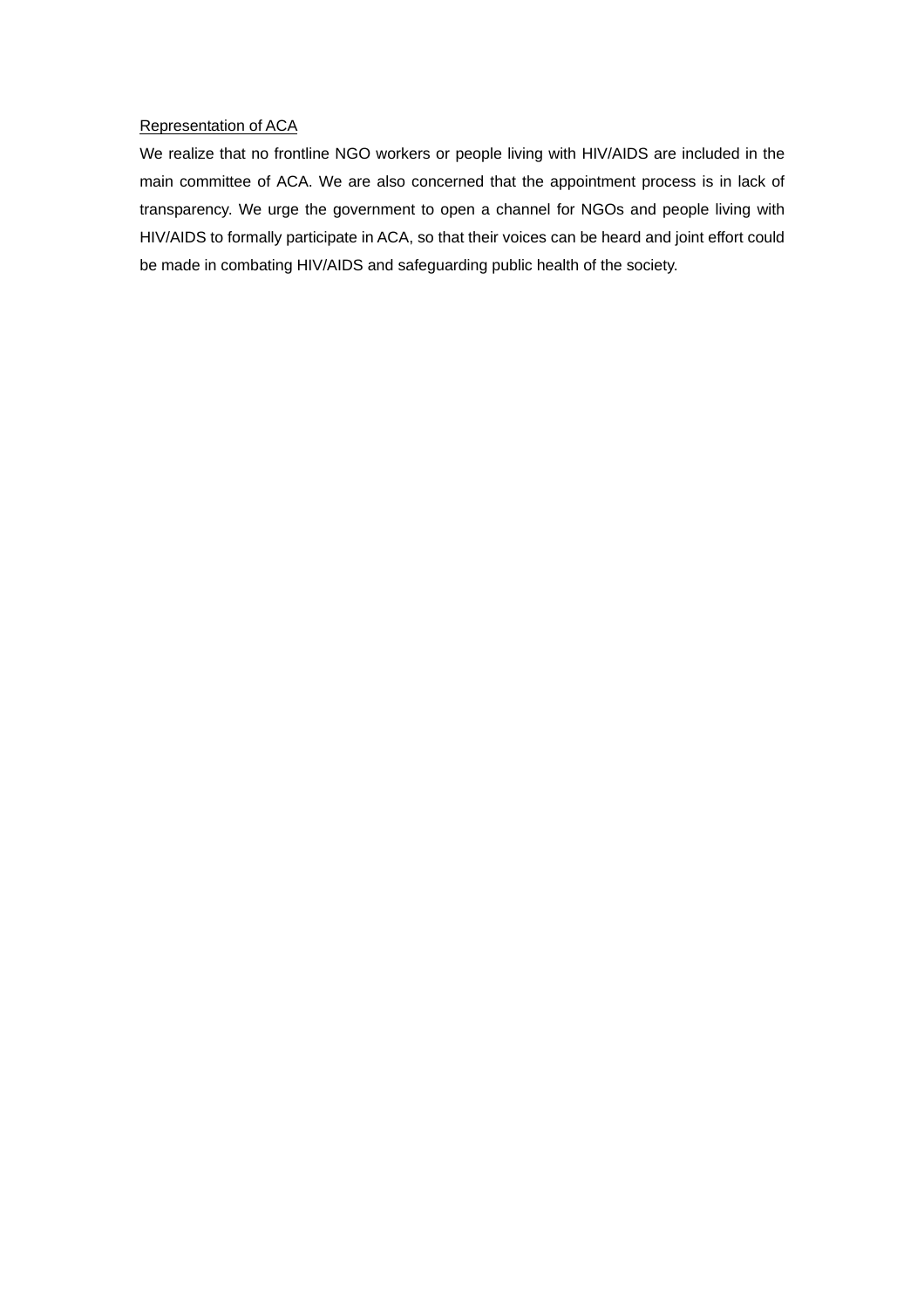(Appendix 1)

LCQ17: Police anti-vice operations \*\*\*\*\*\*\*\*\*\*\*\*\*\*\*\*\*\*\*\*\*\*\*\*\*\*\*\*\*\*\*\*\*\*

 Following is a written reply by the Secretary for Security, Mr Ambrose S K Lee, to a question by the Hon Emily Lau on anti-vice operations in the Legislative Council (January 24):

Question:

 It was reported that the Police arrested a number of Mainland women in an anti-vice operation on November 18 last year. The Police suspected that they were engaging in prostitution on grounds that when intercepted, they were found to be carrying such items as condoms or lubricants but could not give reasonable explanation. In this connection, will the Executive Authorities inform this Council:

(a) of the number of persons arrested on the above grounds by the Police in the past three years and, among them, the number of those subsequently charged with the relevant offences;

(b) whether it is stipulated in the Police's internal guidelines on anti-vice operations issued to police officers that an arrest may be made on the above grounds; if so, when such grounds for arrest was added to the guidelines; if not, whether the authorities have assessed if it is lawful to make an arrest on such grounds; and

(c) whether only Mainland women are arrested on such grounds; if so, whether the authorities have assessed if this practice constitutes discrimination; if not, of the categories of people whom the Police may arrest on such grounds?

Reply:

Madam President,